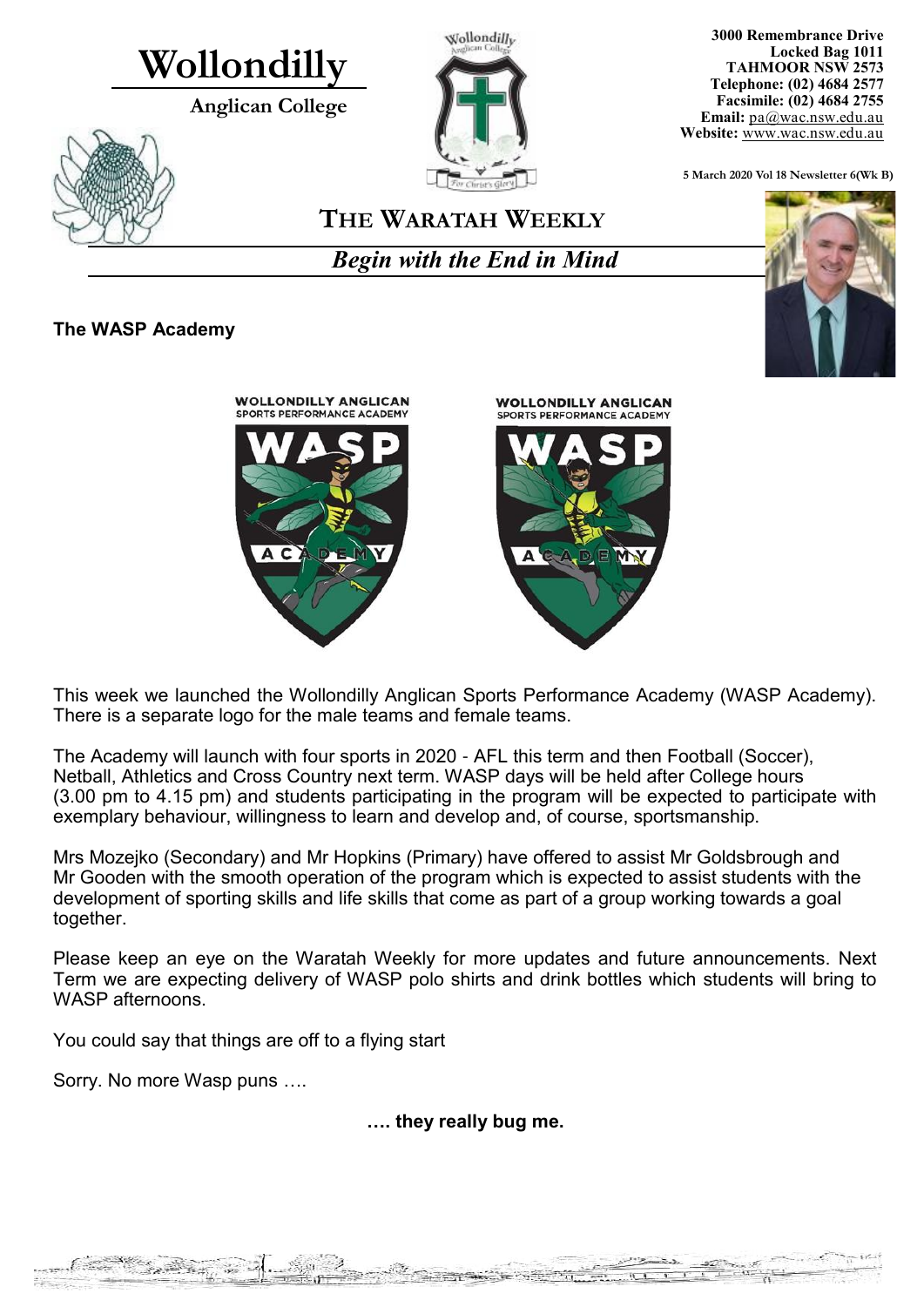### **Duke of Edinburgh's Award - Training and Preparation Day**

On Saturday, 21 March a Training and Preparation Day will be held to prepare students for their first expedition which will occur on Friday, 28 and Saturday, 29 March.

Due to the risks inherent with the Duke of Edinburgh Award Hiking Program **parents are required to attend the first 30 minutes** of the briefing with their son or daughter. Parents will also receive information regarding discounts for equipment.



Details are as follows:

- Commences at 8.30 am at the College at Flynn Ampitheatre and concludes 2.00 pm
- Students will need to bring hat, sunscreen, water bottle, clothes for walking in bush, suitable shoes for bush walking, a pen and food for recess and lunch if they don't plan to have a sausage sandwich from the Working Bee BBQ. The students will be supervised and instructed by Mr Croger, Mr Hicks and Mrs Cochrane.
- Activities will include instruction on safety, first aid, navigating using a map and compass, equipment to take, route planning for the expedition, requirements and expectations for an expedition, cooking and camping skills.

Students will need to be registered with the Duke of Edinburgh's Award program to attend the day. **It is important that students attend this training before they participate in the adventurous journeys.** 

#### **Duke of Edinburgh's Award - Practice Adventurous Journey**

The Bronze Level Practice AJ will take place on Saturday, 28 March and Sunday, 29 March 2020 from Minnamurra River to Gerringong.

Specific details are below:

| Saturday, 28 March     | Departure from Wollondilly Anglican College at 8.00 am by College bus to James Oates<br>Reserve near Minnamurra River. Walk to Easts Beach Caravan Park                                                                                                                           |
|------------------------|-----------------------------------------------------------------------------------------------------------------------------------------------------------------------------------------------------------------------------------------------------------------------------------|
| Sunday, 29 March       | Easts Beach Caravan Park to Gerringong. Return to College. Parents pick up students at<br>WAC at approx 2.00 pm.                                                                                                                                                                  |
| Equipment:             | Students will need to carry all their own food, equipment, water, sleeping gear and tent.<br>This was covered at the pre-expedition training in March. Students will need to use a fuel<br>stove for cooking. An equipment list is in the Expedition Handbook issued to students. |
| Note:<br>swimmers.     | Students will need to carry at least 2 litres of water. Cooking fires are not<br>permitted. There may be an opportunity to swim. Students may choose to bring                                                                                                                     |
|                        | Toilets and showers are available at the campsite.                                                                                                                                                                                                                                |
| Costs:                 | Caravan Park fees of \$25.00 to will be charged to your account.                                                                                                                                                                                                                  |
| <b>Equipment Hire:</b> | The College has some backpacks and two person tents available for hire at \$10.00,                                                                                                                                                                                                |
|                        | Trangia Cookers \$10.00, Good Quality Rain Jackets \$10.00. Hire fees will be charged to<br>your account.                                                                                                                                                                         |

Mr Croger, Mrs Cochrane, Mr Hicks, Mrs Croger and Mr Hart will be supervising the students. Emergency contact details will be made available. Mr Schroder will be an emergency contact person.

Students are reminded that all College rules regarding behaviour and College expectations apply.

#### **Students will only be able to attend the event if they have completed all the necessary documentation regarding their Bronze Award. Notes are available from Mr Baulch.**

The permission forms and medical forms are due to Student Reception by Wednesday, 18 March.

#### **Mr Ian Croger**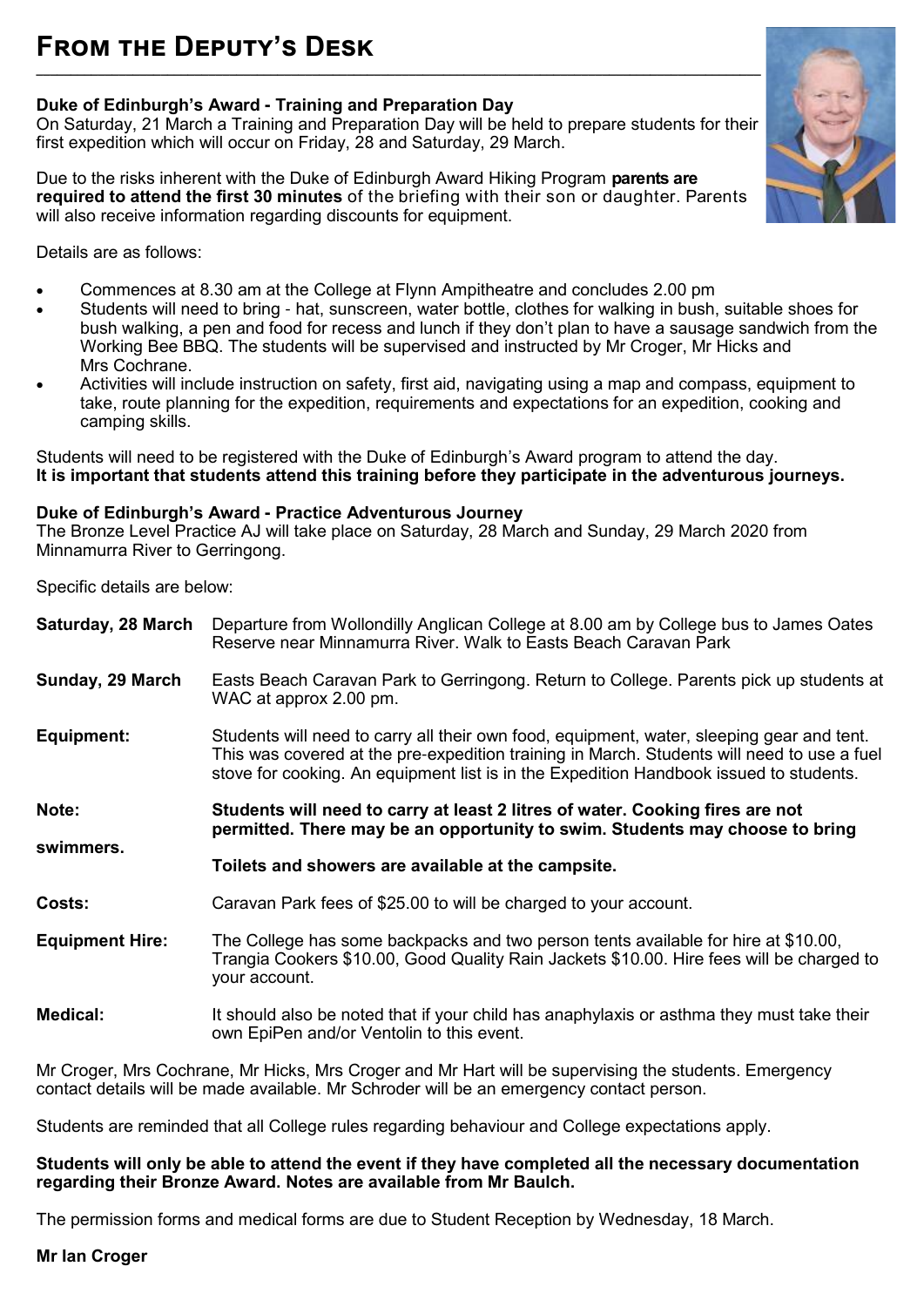### **Director of Teaching and Learning \_\_\_\_\_\_\_\_\_\_\_\_\_\_\_\_\_\_\_\_\_\_\_\_\_\_\_\_\_\_\_\_\_\_\_\_\_\_\_\_\_\_\_\_\_\_\_\_\_\_\_\_\_\_\_\_\_\_\_\_\_\_\_\_\_\_\_\_\_\_\_\_\_\_\_\_\_\_\_\_\_\_\_\_\_\_\_\_\_\_\_\_\_\_\_\_\_\_\_\_\_\_\_\_\_**

## **Year 10 HSC Minimum Standard Testing**

Over the next few weeks Year 10 students will be completing their HSC minimum standards tests. All Year 10 students should now have installed the NESA lockdown browser onto their computers. This software is located on the student cloud, following the MyTech link. Once students complete the Minimum Standards tests, students results will be emailed to parents progressively as they are released. The writing test results can take up to 20 days.

## **Year 11 2020 Information Evening**

The Year 11 Information evening will be held in the Warne Auditorium on Thursday, 5 March. This is an important evening for all Year 11 students and it would be appreciated if at least one parent is able to attend with their child. There will be information about Assessment, NESA requirements, as well as developing good coping strategies to thrive in Year 11. Students are expected to attend in their College Uniform.

## **Creative and Critical Thinking**

Learning needs to be both purposeful and is reflective. In class students will be asked to explore questions about existing knowledge and seek to build on this, challenge their own and others positions and evaluate the validity of an argument or point of view.

As we seek to develop critical thinking skills, teachers will routinely ask students to:

- Make inferences from stimuli.
- Elaborate or expand on what they have said.
- Justify with evidence an argument or point of view.
- Relate issues or content to their own knowledge and experience.
- Give examples to clarify or support what they have said.
- Make connections between related concepts.

**Mr Paul Burns Director of Teaching and Learning 7-12**

## **World's Greatest Shave \_\_\_\_\_\_\_\_\_\_\_\_\_\_\_\_\_\_\_\_\_\_\_\_\_\_\_\_\_\_\_\_\_\_\_\_\_\_\_\_\_\_\_\_\_\_\_\_\_\_\_\_\_\_\_\_\_\_\_\_\_\_\_\_\_\_\_\_\_\_\_\_\_\_\_\_\_\_\_\_\_\_\_\_\_\_\_**

The College is again holding the World's Greatest Shave on Friday, 13 March during lunch on the Deakin Terrace. The following people are involved so far:

- Dr Stuart Quarmby (Staff)
- Ian Croger (Staff)
- Andrew Eaton (Staff)
- Craig Stevens (Staff)
- Grant Williams (Staff)
- Zach Napier (Student)
- Georgina Armstrong (Student)
- Harrison Apps (Student)
- Tomas Zrnic (Student)
- Josiah Jacobs (Student)

One of our ex-students J'Cobbi Kelly from Attitude Hair & Beauty volunteers her time and brings along a couple of hairdressers to support this event.

If you would like to sponsor the team, please go to [worldsgreatestshave.com](http://worldsgreatestshave.com/) and sponsor WacTeam20.



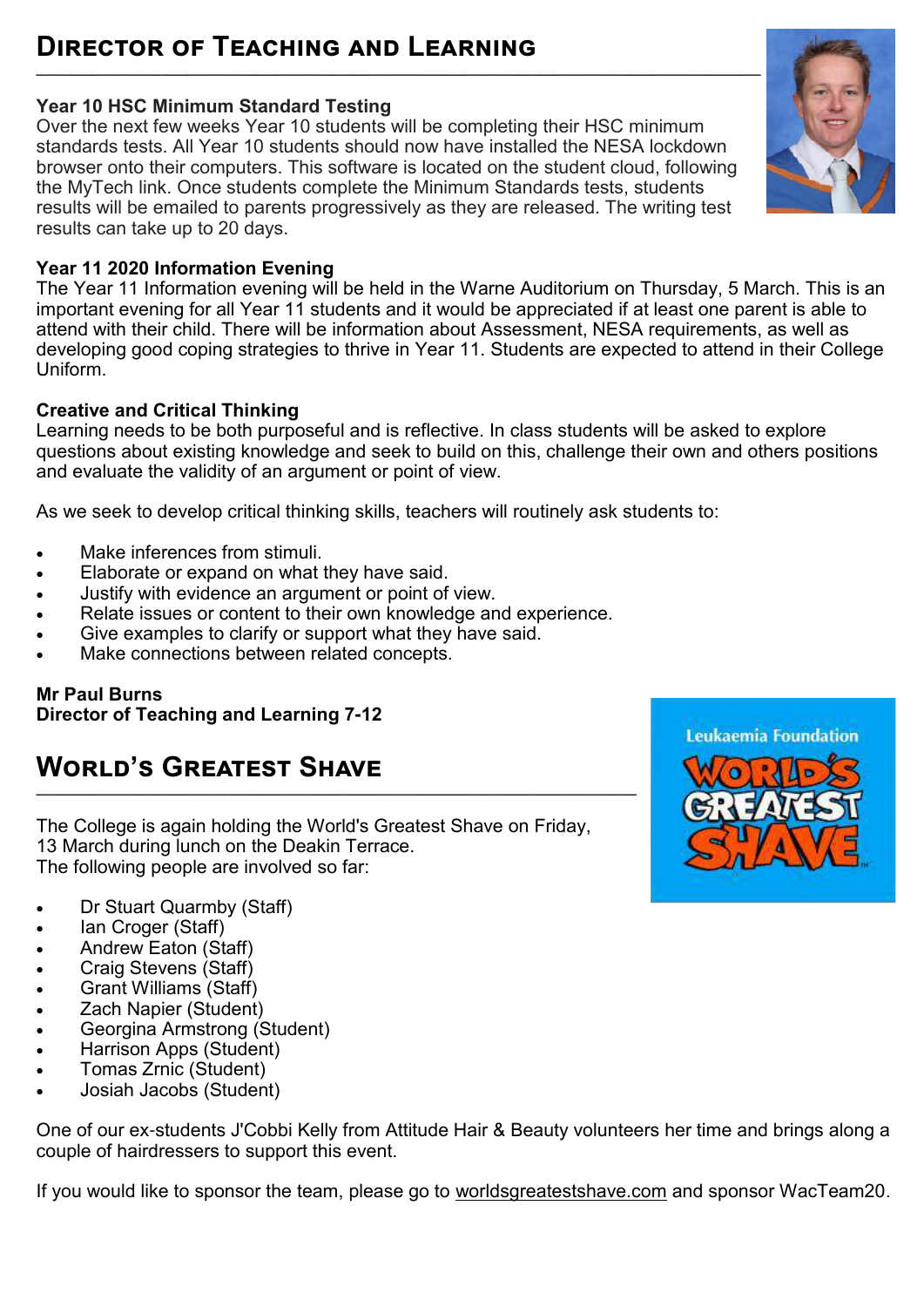#### **Years 9-12 Pastoral Care: Personal Wellbeing Practice**

As part of the PC program this term students (and staff) will be challenged to consider not only the different elements of wellbeing but the way in which habits and practices can influence and enhance their ability to cope with the struggles and enjoy the highlights of life.

**\_\_\_\_\_\_\_\_\_\_\_\_\_\_\_\_\_\_\_\_\_\_\_\_\_\_\_\_\_\_\_\_\_\_\_\_\_\_\_\_\_\_\_\_\_\_\_\_\_\_\_\_\_\_\_\_\_\_\_\_\_\_\_\_\_\_\_\_\_\_\_\_\_\_\_\_\_\_\_\_\_\_\_\_\_\_\_\_\_\_\_\_\_\_\_\_\_\_\_\_\_\_\_\_**



Exercises incorporate goal setting, sharing, mindfulness, gratitude and acts of kindness. It is hoped that students will continue to use the practice that they find most effective and helpful for them in their daily lives.

#### **Peer Support: Connect Groups**

To enhance a sense of belonging the College aims to provide a range of opportunities for students to interact, build rapport, form connections and gain support whilst they navigate their way through their particular year level. In the next couple of weeks we will be implementing an additional Peer Support program for Year 8. Students will partner with Year 11 and form small 'Connect Groups'.

This will take place each fortnight during a roll call session. The main objective being the opportunity for Year 8 to 'connect' with an older student, develop skills in conversation and discuss some relevant topics such as friendships, social media use, choices and personal responsibility, positive mindsets and attitude, and subject selection. Furthermore, Year 11 students will be enabled to develop their own skills in communication, mentoring and leadership.

#### **Years 11-12 Lunchtime Volleyball Competition**

Every Friday lunchtime senior students have the opportunity to compete in a Volleyball Competition. This is a great opportunity for students to make connections, be part of a team and enjoy a friendly competition. The weekly fundraiser for 'Hope Street Mission' also takes place during this time, where students are able to purchase a soft drink and support a worthy cause. I look forward to reporting on how the teams progress throughout the Term.



#### **Team WAC!**

Throughout the month staff will be hitting the pavement (and WAC Cross Country track) to clock some kms, reach some fitness goals but most importantly raise awareness and necessary funds for the Cancer Council. If you would like to offer a donation please use the following link:

<https://www.themarchcharge.com.au/fundraisers/wacstaff>

Your donation will help our local Cancer Council support those affected right now and fund world changing research to help more people survive. Thank you for your support.

#### **Mrs Emily Madden Pastoral Care Coordinator 9-12**





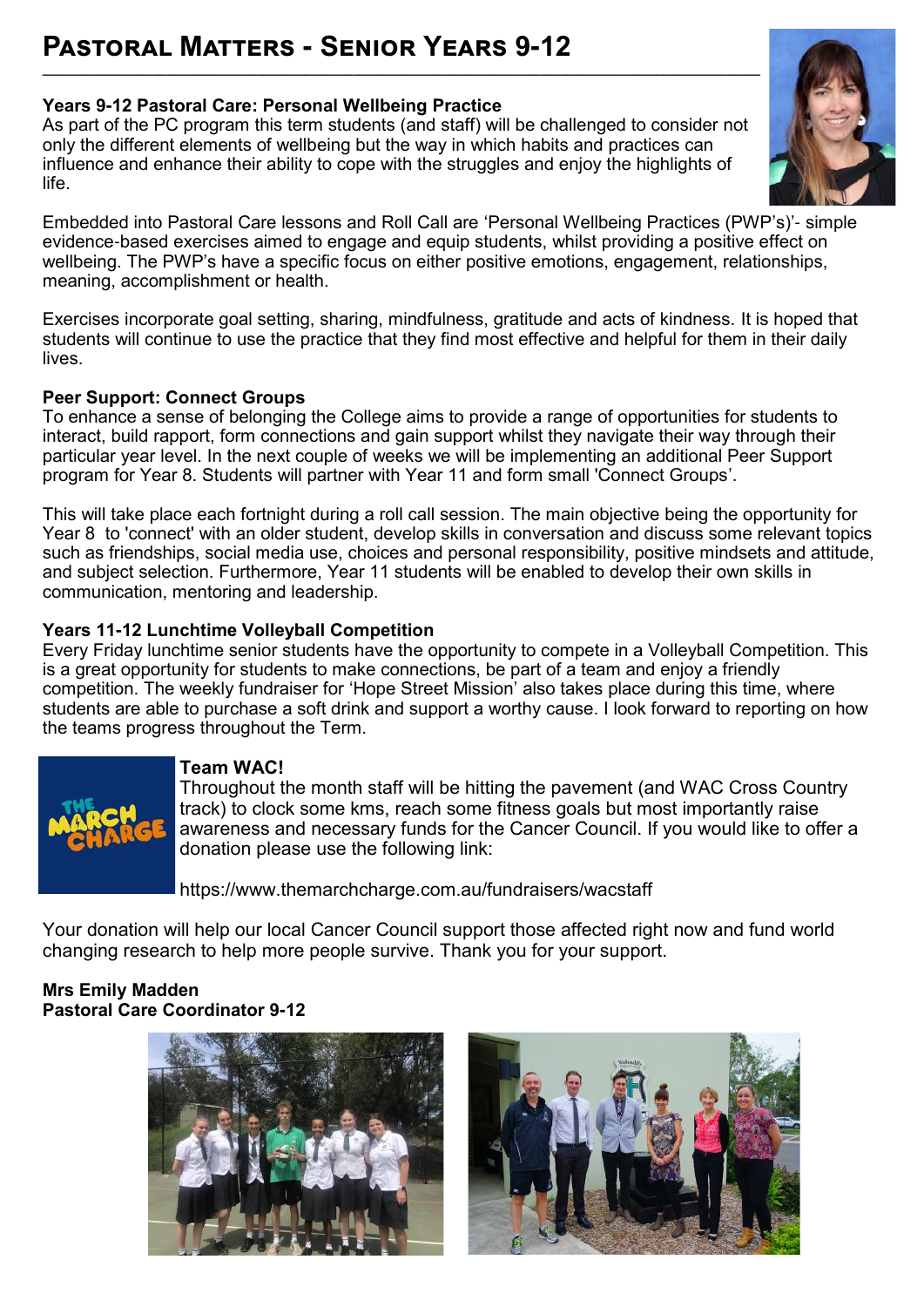## **Performance News**

#### **Musical**

We have nearly rehearsed all of the scenes and songs from the show and are hoping to get to the end of the script at next week's rehearsals! This means that it is time for cast to be working "off book". It is important for cast to start to focus on their performance and not just the delivery of lines, so we are asking all cast to be "off book" (or as close as they can be to this) by Monday, 16 March.

**\_\_\_\_\_\_\_\_\_\_\_\_\_\_\_\_\_\_\_\_\_\_\_\_\_\_\_\_\_\_\_\_\_\_\_\_\_\_\_\_\_\_\_\_\_\_\_\_\_\_\_\_\_\_\_\_\_\_\_\_\_\_\_\_\_\_\_\_\_\_\_\_\_\_\_\_\_\_\_\_\_\_\_\_\_\_\_\_\_\_\_\_\_\_\_\_\_\_\_\_\_\_\_\_**



This will require some at-home rehearsal of choreography, lines and songs. Please consult CANVAS for choreographic videos or backing tracks (students in Years 7-11) to practice with at home.

Cast members are reminded of the importance of attending every rehearsal. Should your child be unable to attend for some reason, please email Mrs Talbot at s.talbot@wac.nsw.edu.au at the earliest possible moment so that we can attempt to adjust our planned rehearsals. Please note that it is the responsibility of the absent students to catch up on any adjustments or newly taught singing, choreography, blocking or general direction.

Students who are interested in participating in this year's Musical Stage Crew are invited to begin attending rehearsals from Monday, 9 March. We will use this time to train and prepare students for their roles within the Musical.

#### **World Day of Prayer**

On Friday, 6 March, our College Choir will participate in the local World Day of Prayer celebrations. This year the nominated country is Zimbabwe. Our College Choir are preparing an African hymn to sing as part of the celebratory service to be held at Tahmoor Presbyterian Church .

#### **Year 11 and Year 12 Drama Excursion - The Shape of Things**

The Shape of Things is one of the set texts our HSC students study as part of their investigation into the Black Comedy theatrical style. On the evening of Friday, 13 March our Year 11 students will have the rare and highly valuable opportunity to view this play in live production. Likewise, on the evening of Friday, 20 March our HSC students will have the same opportunity.

The performance will be held at *Wollongong Workshop Theatre* in Gwynneville. Students have received permission notes about this event and need to return permission slips to Mrs Talbot at the earliest opportunity.

#### **Mrs Sarah Talbot Performance News Coordinator**

#### **Upcoming Events**

Friday, 5 March World Day of Prayer<br>Wednesday. 11 March Dance Scholarship A

Thursday, 5 March Music Scholarship Auditions<br>Friday, 5 March Music Norld Day of Prayer Dance Scholarship Auditions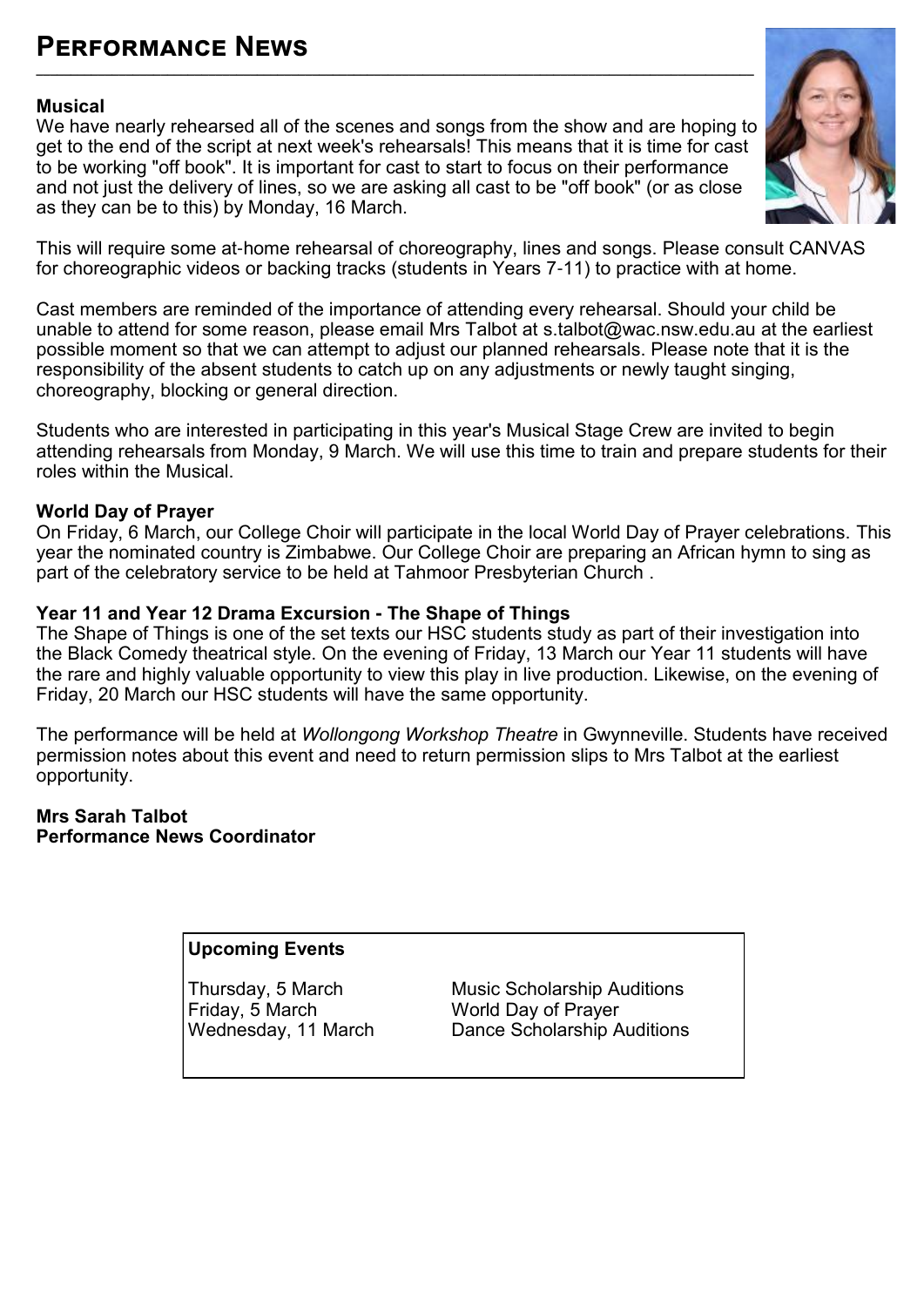## **Online Science Resources for Years 7-10 \_\_\_\_\_\_\_\_\_\_\_\_\_\_\_\_\_\_\_\_\_\_\_\_\_\_\_\_\_\_\_\_\_\_\_\_\_\_\_\_\_\_\_\_\_\_\_\_\_\_\_\_\_\_\_\_\_\_\_\_\_\_\_\_\_\_\_\_\_\_\_\_\_\_\_\_\_\_\_\_\_\_\_\_\_\_\_\_\_\_\_\_\_\_\_\_\_\_\_\_\_\_**

Students in Years 7 to 10 have a number of excellent online Science resources available to them, including **PearsonPlaces**, **Canvas** and **Stile**. **Education Perfect**, from the same organisation that supplies Language Perfect for German, offers students access for \$30.00 per student per year.

If parents are interested in this resource for their children, please arrange for your child to obtain a note from their Science teacher.

**Dr Andrew Eaton Science Coordinator** 

## **NASSA Secondary Tennis gala day**

Last Friday, I had the pleasure of taking 10 students to Wests Tennis Club in Leumeah to compete at the NASSA Secondary Tennis Gala Day.

Our boys' team came 3rd overall, beating Thomas Hassall Anglican College in a very close consolation final. It was three sets all so it came down to the number of games won by each team (WAC prevailed 20 games to 18).

**\_\_\_\_\_\_\_\_\_\_\_\_\_\_\_\_\_\_\_\_\_\_\_\_\_\_\_\_\_\_\_\_\_\_\_\_\_\_\_\_\_\_\_\_\_\_\_\_\_\_\_\_\_\_\_\_\_\_\_\_\_\_\_\_\_\_\_\_\_\_\_\_\_\_\_\_\_\_\_\_\_\_\_\_\_\_\_\_\_\_\_\_\_\_\_\_\_\_\_\_\_\_**

Our girls' team tried their best, and played some good tennis but came up against some strong opposition so unfortunately did not progress past the round robin stage.

I want to commend all 10 students on the way that they performed on the day and for their great sportsmanship towards each other and their opposition.

**Mr Josh Stewart Secondary Teacher**

## **Debating News**

The first round of the HICES Debating competition was held at The Illawarra Grammar School on Tuesday, 25 February.

Five teams from the College participated in round one. The Junior Years team debated the topic *That meditation and mindfulness classes should be taught to all primary school students* presenting the affirmative side. The Middle Years team also argued as the

affirmative for the topic *That training in fighting bushfires should be mandatory for all high school students.* The Senior and Opens teams, made up of students from Years 9, 10 and 11, received one hour to prepare a case on issues related to the environment and defence.

A squad of over 30 of our students travelled to Wollongong to participate in their own debate and then watch and support other teams from the College. A number of schools including Broughton Anglican College, Shellharbour Anglican College, The Illawarra Grammar School and Oxley College also competed.

Our results for Round One were very encouraging with our Junior and Middle Years teams being successful. Our Senior and Opens teams built strong cases but they were narrowly defeated on the day.

All our debaters deserve congratulations for the time and effort they put into their research and preparation. Special thanks must go to Mr Davis and Mr Croger who drove the College buses to the debates. Round Two will be held at Wollondilly Anglican College on Thursday, 12 March from 3.30 pm onwards. Parents are welcome to attend and watch the debates.

**Mrs Wendy Croger Debating Coordinator** 







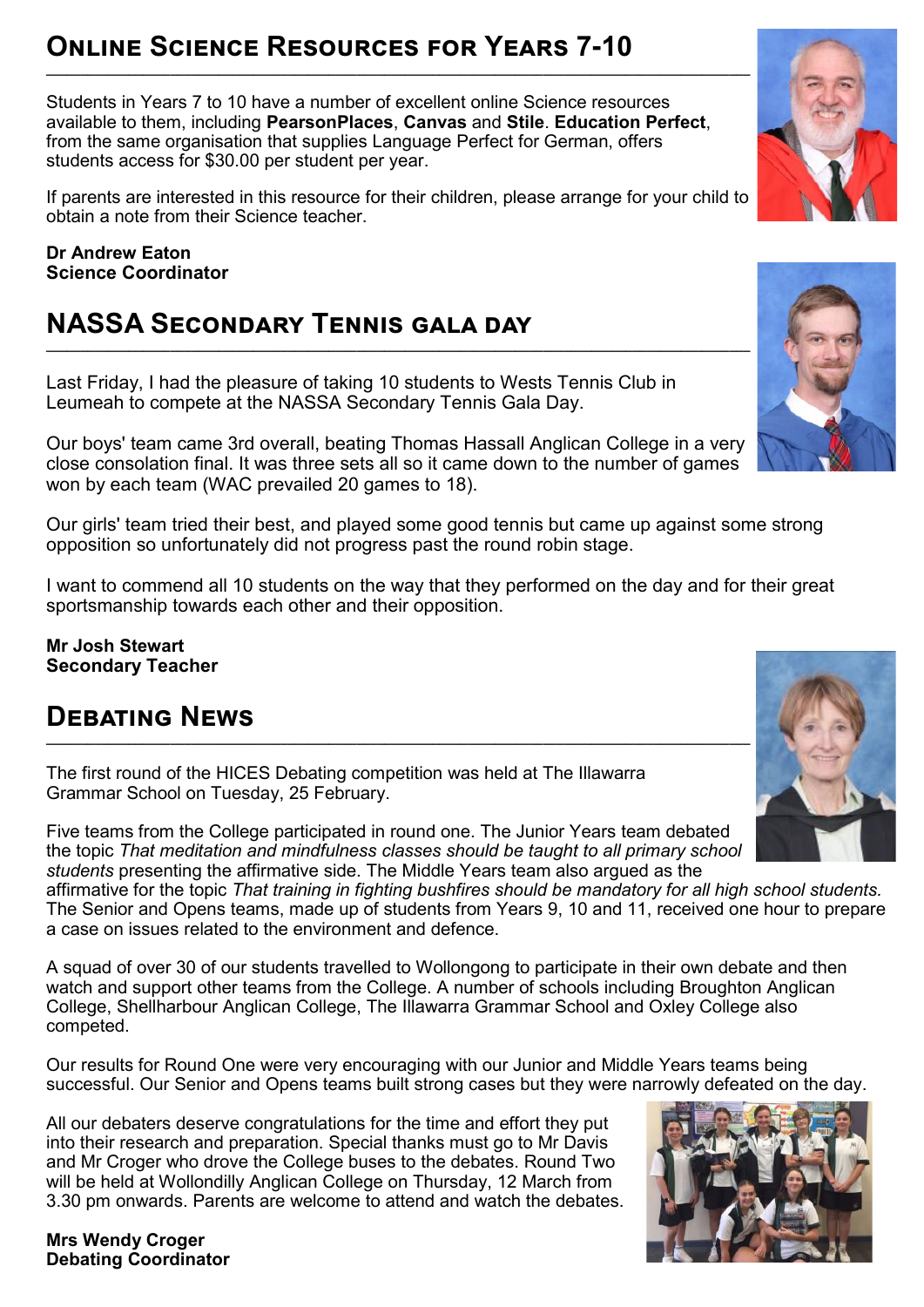### **Book Club orders due Friday, 20 March**

Book Club starts this week. All orders are to be made online or through the LOOP app. See the catalogue for details. For Secondary, Book Club catalogues are available in Johnson, Flynn and the office. Choose the class 'Secondary' when ordering. Orders due Friday, 20 March.

### **Year 6 Library Monitors**

The Libraries are excited to announce that we have had 30 students from Year 6 apply to be Library Monitors this Semester. The Library Monitors were presented with their badges at the Stage 3 Jam Session on Monday. Being a Library Monitor is lots of fun but also a great service to the College. The Primary Libraries are open every day Lunch 2.

Your Library Monitors are: Olivia Bentham, Evelyn Biggs, Harry Boland, Tia Boyd, Isabelle Lewis-Bryant, Amelie Burke, Blake Dalrymple, Tameka Den, Grace Donaghey, Sienna Farrugia, Lisa Fouche, Scarlett Frost, Alyssa Galea, Megan Gilbert, Molly Hayes, Gemma Hoare, Annie Huang, Shannon Kelsey, Gabrielle McIntosh, Bracken Mercer, Abbey MacDonald, Isabella Morgan, Sofia Novak, Jema Palenzuela, Kirsten Robinson, Katie Russell, Olivia Smith, Lana Telford, Jemima Warland and Kaitlyn Williams.



## **Premier's Reading Challenge 2020**

The PRC has started again for 2020. Years K-2 participate during Library lessons and have their books entered online by library staff. Years 3-6 will be receiving their login details over the next two weeks during Library lessons. Logins stay the same from year to year.

## **From Year 3 it is the responsibility of the student to enter their own books online.**

Logging of books is not done by Library Staff from Year 3 onwards. The procedure will be explained in Library class. Parents, please assist your child at home (if necessary) to enter their PRC books online. Library staff can also assist at lunchtimes.

**Years 7-9 need to contact Library staff to receive their login details**.

Email [library@wac.nsw.edu.au f](mailto:library@wac.nsw.edu.au)or further details or speak to staff.

**Mrs Justine Colombo College Librarian**

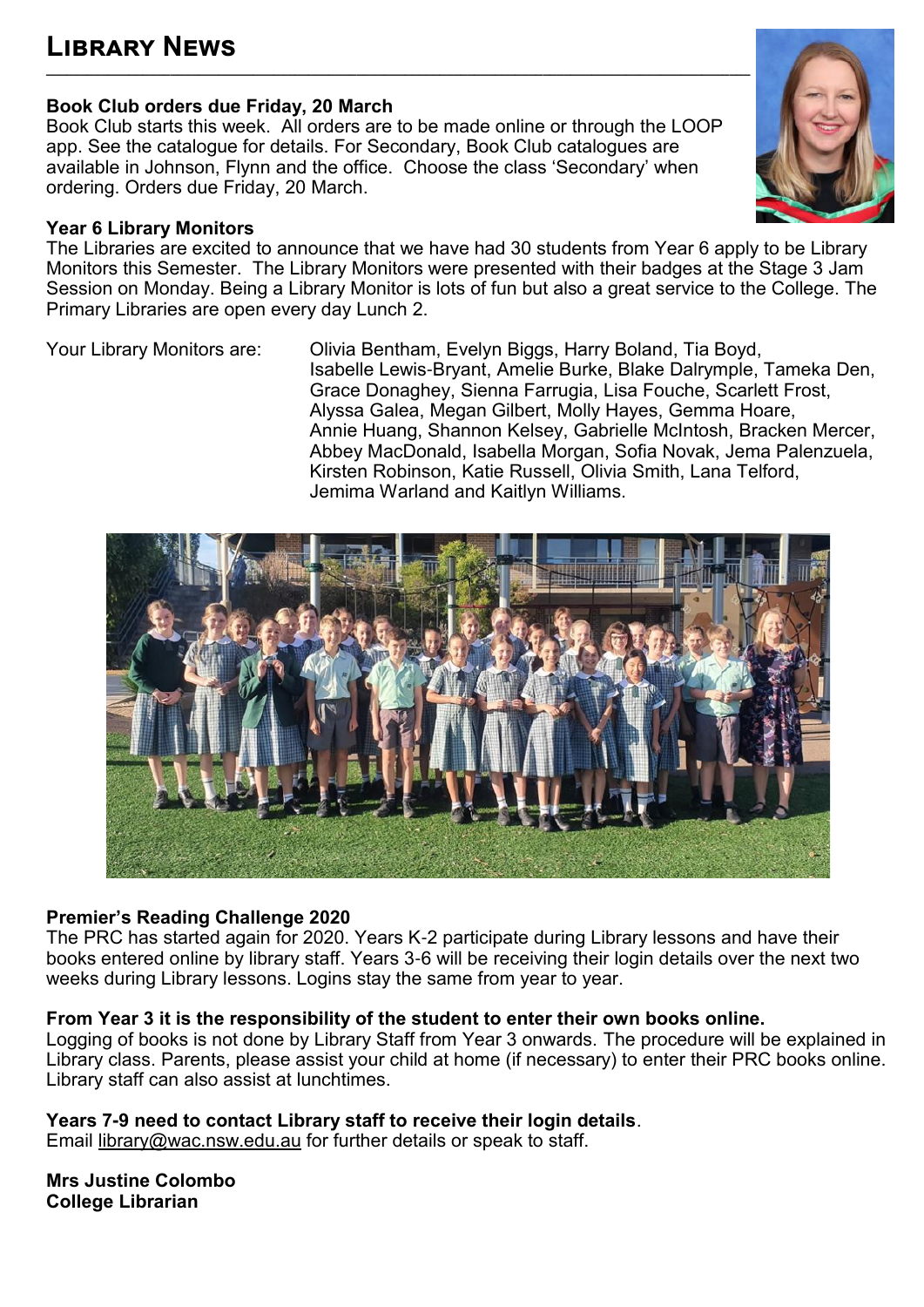### **Secondary Sport \_\_\_\_\_\_\_\_\_\_\_\_\_\_\_\_\_\_\_\_\_\_\_\_\_\_\_\_\_\_\_\_\_\_\_\_\_\_\_\_\_\_\_\_\_\_\_\_\_\_\_\_\_\_\_\_\_\_\_\_\_\_\_\_\_\_\_\_\_\_\_\_\_\_\_\_\_\_\_\_\_\_\_\_\_\_\_\_\_\_\_\_\_\_\_\_\_\_\_\_\_\_\_**

## **WASP Academy - More sports coming soon…**

In 2020 the College is excited to launch the Wollondilly Anglican Sports Performance (WASP) Academy. The WASP Academy aims to improve students sporting skills as well as develop players for our Representative College sides. The WASP AFL program is already up and running this Term. If you still wish to get involved for the remaining weeks, please speak with Mrs Mozejko.



In Term 2, we will have three WASP Academy Sports running; Netball, Athletics/Cross Country and Soccer. Flyers and permission notes will be distributed in the next few weeks. I would encourage every student to consider involving themselves in one of these sports, particularly those students who wish to train for the upcoming College and NASSA carnivals. For more information please speak with Mrs Mozejko.

### **MISA Round 4**

This week we had five teams with matches against either Oran Park Anglican College or St Francis Catholic College. It was a gallant effort for all of our younger students in the Years 7-9 teams. A big thank you to all those students who helped replace our Year 9 students who were away on camp. It was great to still be able to field full sides in all matches.

In Hockey, the Years 7-9 Girls' side had an impressive 6-0 win over Oran Park Anglican. Goal scorers this week were Tiah Addison (3), Laura Jefferys (2) and Ava Sweeney (1). The Open Girls' Basketball side also had a notable 6-point win with some excellent shooting from Paris Obakpolo and Kamryn Reid.

In Volleyball our Girls' team had a fantastic 3-0 win, despite only having three players available from the original team. The win was aided by some excellent serving from Elaina Orr and Cydney Todd. In the Boys' match it was a 0-3 defeat. The Years 7-9 Boys' Softball side also had a loss 3-10.

#### **NASSA Swimming**

On Wednesday, 26 February, we sent a team of 33 students to compete at the NASSA Secondary Swimming Championships. It was a fantastic night and all the students represented the College proudly. Congratulations to Isabella Norman, Holly Ray, Murray Ray, Bronte Benson and Grace Turkington who were all selected in the NASSA team to compete at the upcoming AICES Championships.

#### **Mr Mark Goldsbrough Secondary Sports Coordinator**





## **Upcoming Events**

Wednesday, 11 March AICES Hockey<br>Friday, 20 March NASSA Footba

**NASSA Football Trials** Wednesday, 25 March NASSA Touch Football Gala Day Friday, 3 April NASSA Netball Gala Day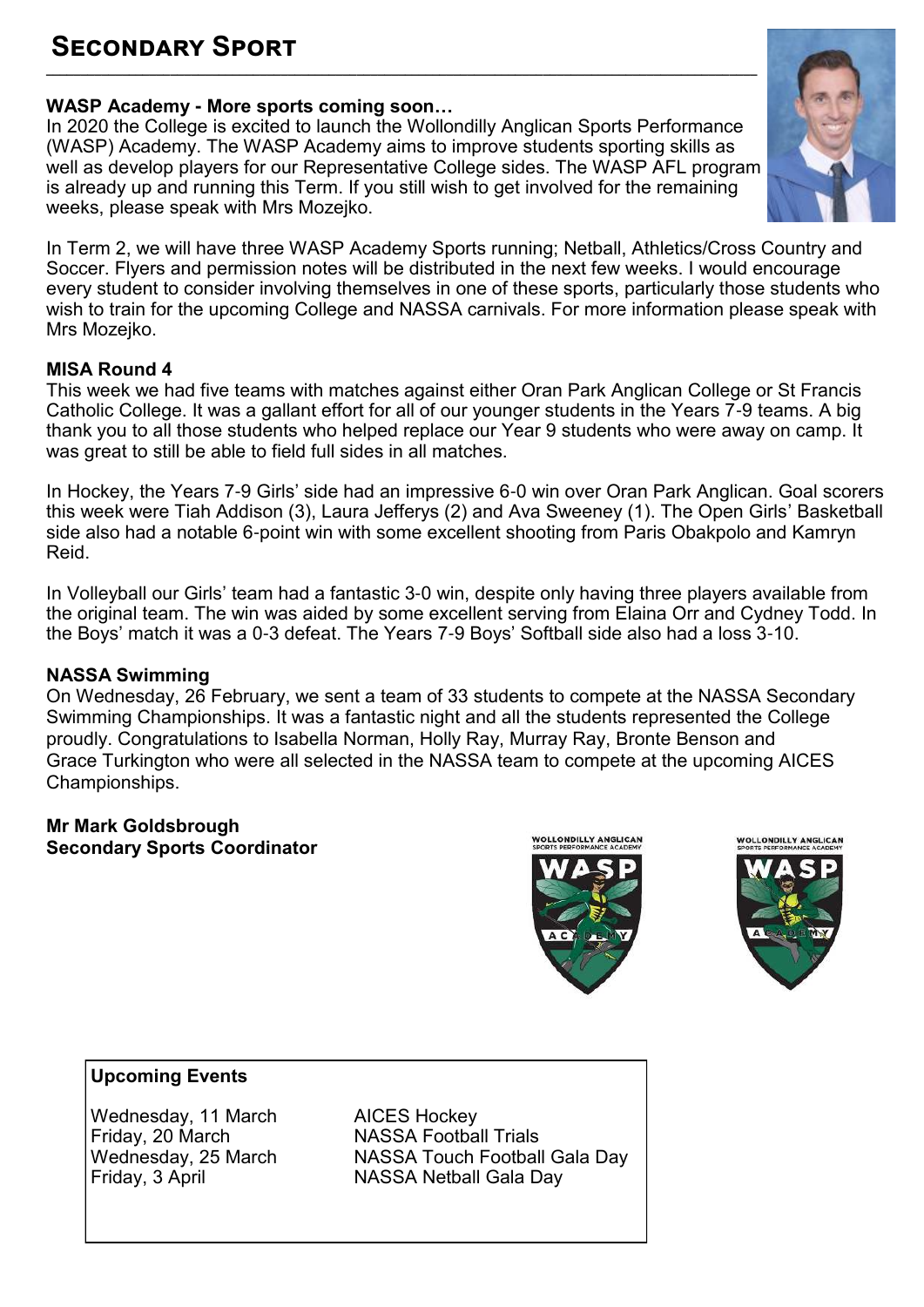### **Primary Sport \_\_\_\_\_\_\_\_\_\_\_\_\_\_\_\_\_\_\_\_\_\_\_\_\_\_\_\_\_\_\_\_\_\_\_\_\_\_\_\_\_\_\_\_\_\_\_\_\_\_\_\_\_\_\_\_\_\_\_\_\_\_\_\_\_\_\_\_\_\_\_\_\_\_\_\_\_\_\_\_\_\_\_\_\_\_\_\_\_\_\_\_\_\_\_\_\_\_\_\_\_\_\_**

#### **IPSSO**

Unfortunately, due to inclement weather, all IPSSO games had to be abandoned on Wednesday. Our games next week are away against St Peter's Anglican Primary School.

Our Cricket, Soccer and Oz Tag matches are at Campbelltown Showground. The Basketball games will be at St Peter's Campus.

#### **NASSA Primary Football (Soccer) Gala Day**

On Monday, 9 March, a Stage 3 Boys' team and a Stage 3 Girls' team will be going to Blacktown Football Park to compete in the NASSA Primary Football Gala Day. The Girls' side have made a strong start in the Term 1 IPSSO competition and it is hoped they will maintain this success for the Gala Day. This will be the Stage 3 Boys' side first kick of the season.

Selected players are reminded to return their permission notes to Mr Gooden as soon as possible. Please eat a hearty meal on Sunday night, get a good night's rest and meet the coaches bright and early on the College front lawn on Monday morning. The buses will be leaving at 6.30 am sharp.

Please remember to bring drink bottles, sunscreen, shin pads, hats and any necessary medication.

#### **Mr James Gooden Primary Sports Coordinator**

**Upcoming Events**

Monday, 9 March Primary NASSA Soccer Gala Day

## **Please Note:**

A reminder to parents and grandparents; please DO NOT park in the designated "Staff Parking" Area in the corner near the Deakin Admin Building at any time.

Thank you

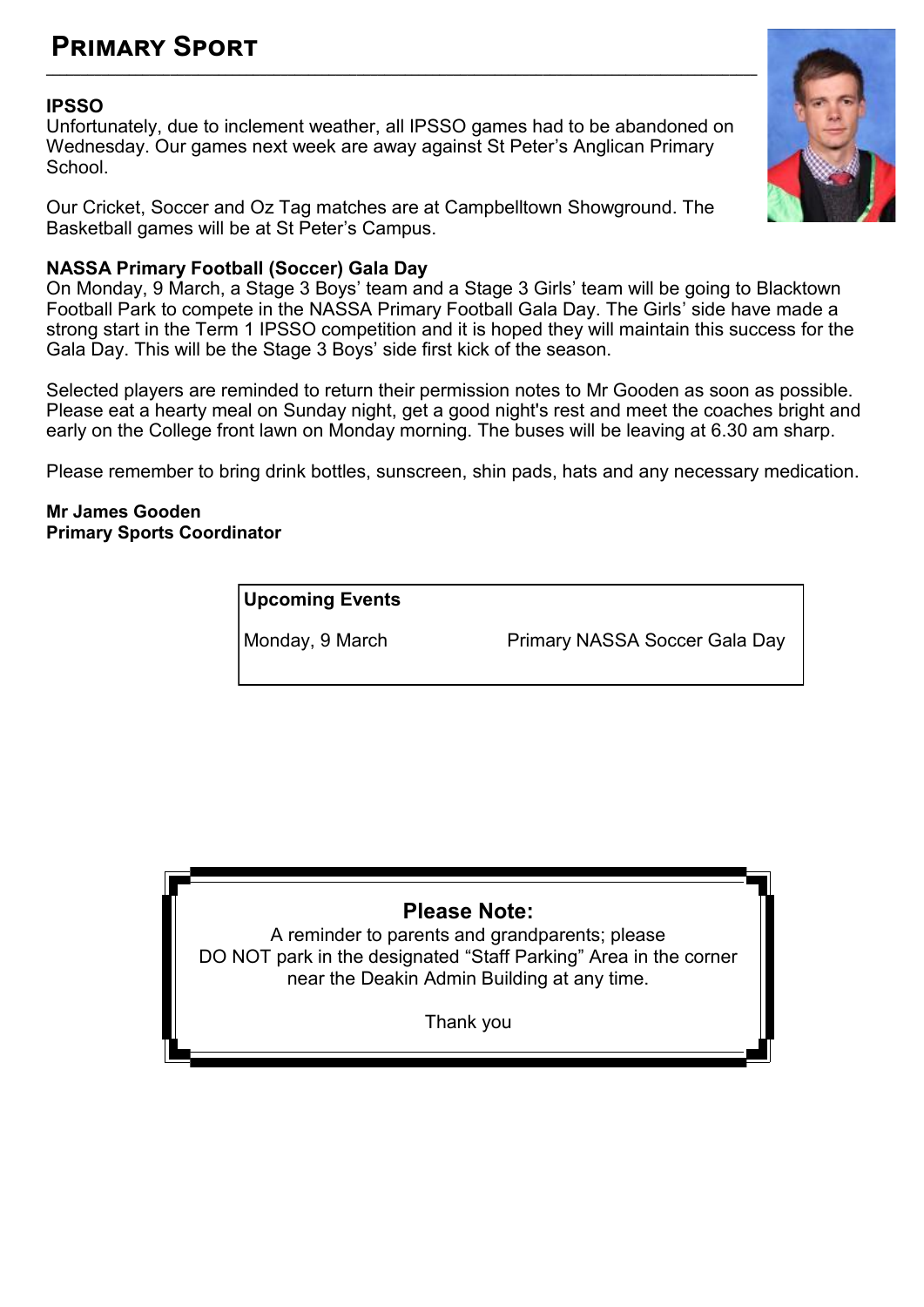### **Application for Enrolment \_\_\_\_\_\_\_\_\_\_\_\_\_\_\_\_\_\_\_\_\_\_\_\_\_\_\_\_\_\_\_\_\_\_\_\_\_\_\_\_\_\_\_\_\_\_\_\_\_\_\_\_\_\_\_\_\_\_\_\_\_\_\_\_\_\_\_\_\_\_\_\_\_\_\_\_\_\_\_\_\_\_\_\_\_\_\_\_\_\_\_\_\_\_\_\_\_\_\_\_\_**

Applications continue to pour in for 2021 and beyond across all year groups, but especially our entry years of Transition, Kindergarten, Year 7 and Year 11.

**All current College families looking to enrol siblings for the coming years are encouraged to do so without delay to avoid disappointment.** 

Enrolment packs are available from the College Office or from the College website.

**Mrs Kristy Biddle Enrolments Officer**

## **Old Wollondillian**

Congratulations to Lachlan Goulding (Class of 2016) who graduated as the Most Outstanding Soldier at the Kapooka Army Base.

**\_\_\_\_\_\_\_\_\_\_\_\_\_\_\_\_\_\_\_\_\_\_\_\_\_\_\_\_\_\_\_\_\_\_\_\_\_\_\_\_\_\_\_\_\_\_\_\_\_\_\_\_\_\_\_\_\_\_\_\_\_\_\_\_\_\_\_\_\_\_\_\_\_\_\_\_\_\_\_\_\_\_\_\_\_\_\_\_\_\_\_\_\_\_\_\_\_\_\_\_\_**

Lachlan is also an active member of the Colo Vale RFS.

Most importantly, Lachlan was baptised during his time at Kapooka and has given his life to Jesus.

Stay tuned for more inspiring stories from our Wollondilly Alumni

#### **Mr Alex Hitchins Development Manager**

## **Extra curricular activities**



Kaitlyn Williams Year 6 Faith, attended the Surf Life Saving State Age Championships over the weekend and achieved a 3<sup>rd</sup> place for the U11 Female Beach Sprint and 10<sup>th</sup> place for the U11 Female Beach Flags.

Isabella Evans Year 5 also attended this event and achieved a 1<sup>st</sup> place for the U11 Female 1 km Beach Run and 4<sup>th</sup> place for the U11 Female Beach Sprint.







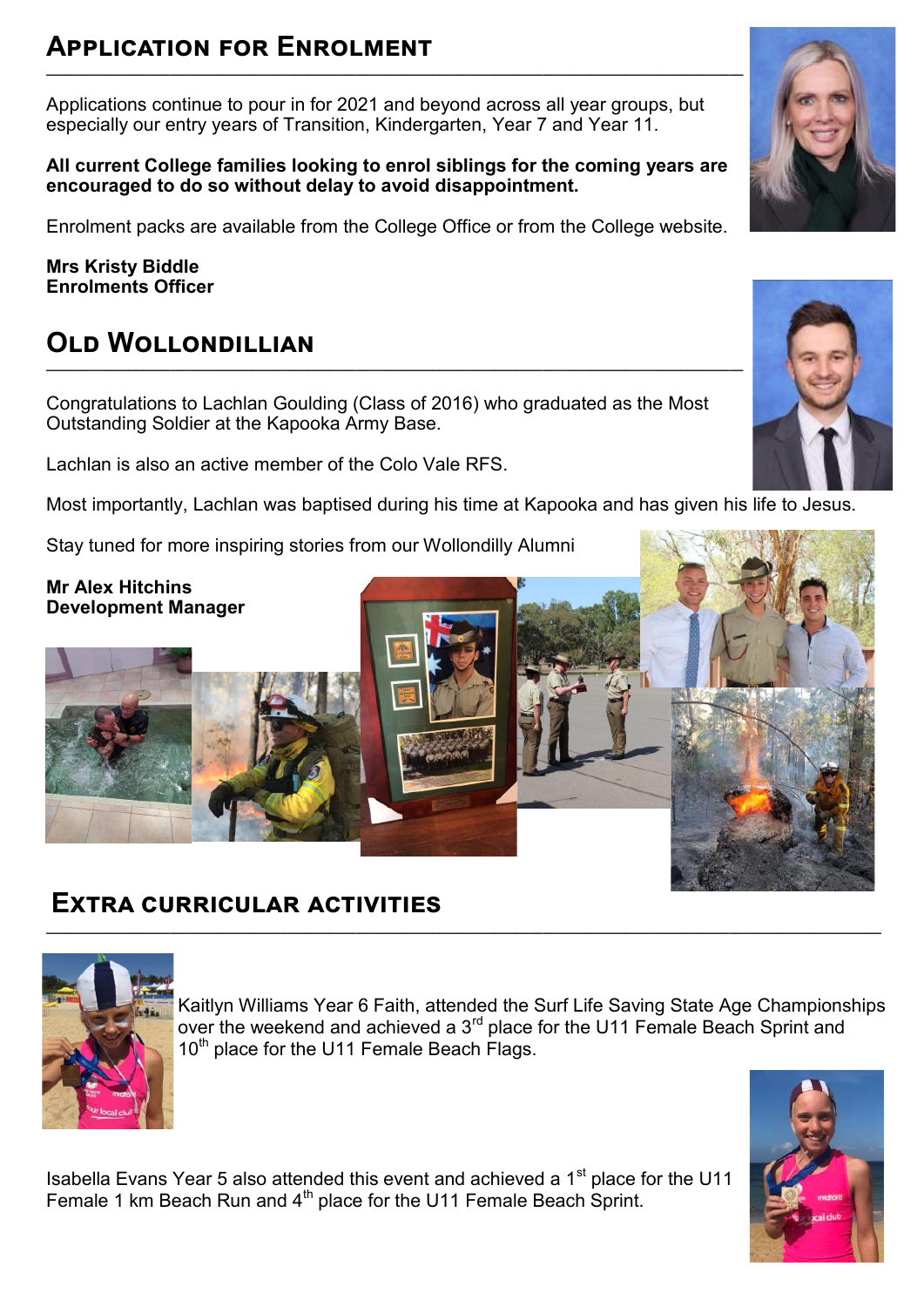## **Blessed Are The Chains Smallest Links#**

There exists a rather unknown character in Jewish history named Hathach - he 'saved' Israel. Have you heard of him?

We are apt to overlook the minor actors in Scripture stories through our absorbed interest in the prominent ones. Yet oft-times these lesser people are just as important in their own place, and their service is just as essential to the final success of the whole as the greater ones.

Consider these minor Biblical actors:

- [The unnamed little girl in the story of Naaman the leper](https://soulsupply.us12.list-manage.com/track/click?u=9c42ae84e8999efca37b252ef&id=d243ac0044&e=9d98f173b7) is scarcely seen among the splendors of the Syrian court; but without her part we would never have had this story of stubborn pride and miraculous healing.
- 2. [The anonymous young lad with the small basket of loaves and fish](https://soulsupply.us12.list-manage.com/track/click?u=9c42ae84e8999efca37b252ef&id=2fb96192f1&e=9d98f173b7) is hardly thought of when we read the account of that miracle; but they were his loaves and his fish with which the Master fed all those hungry thousands that day upon the fresh green grass.
- [Mordecai gave Hathach a copy of the decree issued in Susa](https://soulsupply.us12.list-manage.com/track/click?u=9c42ae84e8999efca37b252ef&id=7b0a7e921b&e=9d98f173b7) that called for the death of all Jews, and he asked Hathach to show it to Esther. He also asked Hathach to explain it to her and to urge her to go to the king to beg for mercy and plead for her people - Israel. So Hathach returned to Esther with Mordecai's message. Then Esther told Hathach to go back and relay this message to Mordecai.

Hathach was one of these obscure characters. But his part was by no means unimportant. Without his being a trustworthy messenger Mordecai's communication with Esther would have been impossible, and the whole Jewish nation would have perished!

#### *The smallest links in a chain are oft-times quite as important as the greatest links.*

If we cannot do brave things like Esther or offer wise counsel as Mordecai, we may at least be useful as Hathach and the two unknown children were - strong in faithful service.

And, perhaps our lowly part may some day prove to have been as essential as the great deeds which all men praise.

We may at least assist some others in doing the wonderful things that they are set to do in this world.#

#### *Refuse to seek your due rewards upon earth. Rejoice in anonymity for the rewards in heaven are unspeakably superior to all the combined and finest fleeting honors men can muster.*

#### **Today's Soul Snippet:**

'Let everyone who names the name of the Lord depart from iniquity.'  $\sim$  2 Timothy 2:19c #[J.R. Miller](https://soulsupply.us12.list-manage.com/track/click?u=9c42ae84e8999efca37b252ef&id=d2237fd0a8&e=9d98f173b7) with *SoulSupply* edits.

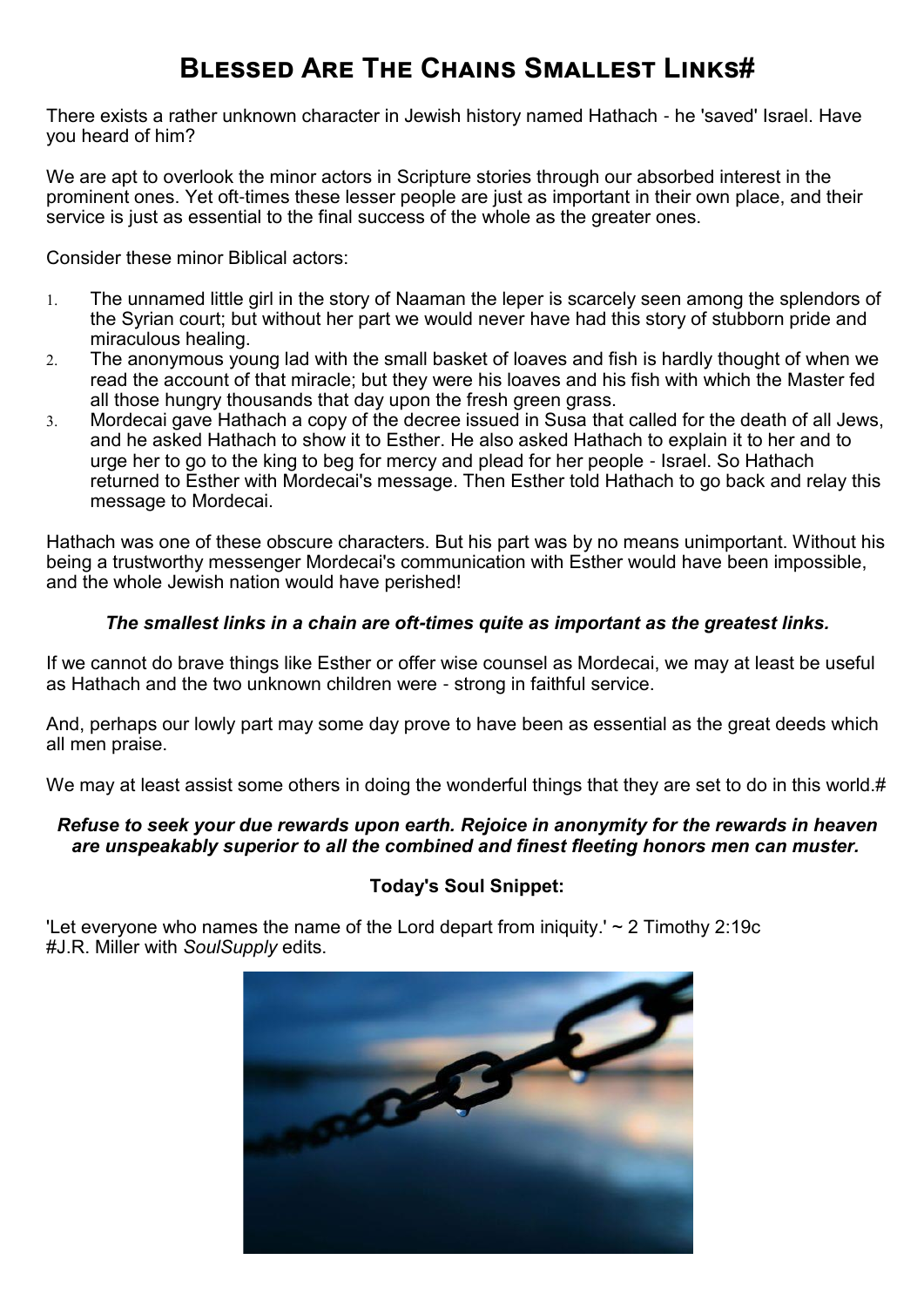## **Community**

## **WAC Kids Care**

From time to time, families undergo trauma such as severe or terminal illness. There are short term **support structures in place at the College to assist families** during these times. The WAC Kids Care Program offers support to families in the way of meals. Please contact Mrs Hay or Mrs Rockwell at the College to assist. Confidentiality will be respected.

 Fundraiser for the Family of Firefighter, Andrew O'Dwyer, who lost his life in the recent bushfires. Date: Friday, 27 March 2020<br>Venue: Mawson Park, Campbe

**\_\_\_\_\_\_\_\_\_\_\_\_\_\_\_\_\_\_\_\_\_\_\_\_\_\_\_\_\_\_\_\_\_\_\_\_\_\_\_\_\_\_\_\_\_\_\_\_\_\_\_\_\_\_\_\_\_\_\_\_\_\_\_\_\_\_\_\_\_\_\_\_\_\_\_\_\_\_\_\_\_\_\_\_\_\_\_\_\_\_\_\_\_\_\_\_\_\_\_\_\_\_\_\_\_\_\_\_\_\_\_\_\_\_\_\_\_\_\_\_\_**

Venue: Mawson Park, Campbelltown<br>Time: 3.30 pm till 6.30 pm

3.30 pm till 6.30 pm

All welcome BBQ, auctions and more.

If you would like to donate any prizes to be placed into hampers for the auctions and raffles, please contact Nichole Rogers on [0478 181 322](tel:0478181322) or visit

[https://facebook.com/events/s/odwyer](https://facebook.com/events/s/odwyer-family-fundraiser/801267827050931/?ti=icl)-family-fundraiser/801267827050931/?ti=icl [https://www.facebook.com/donate/195257428488955/?fundraiser\\_source=external\\_url](https://www.facebook.com/donate/195257428488955/?fundraiser_source=external_url)

## **Young Women in Business**

When: Saturday, 7 March<br>Time: 8.30 am to 2.30 pm

 $8.30$  am to 2.30 pm

Where: Wollondilly Shire Hall, Picton

This event is targeted at Young Women from 15-30 years looking at starting or growing their own business. Tickets available now at library.wollondilly.nsw.gov.au/Bookings.

### **Share Your Thoughts on our Shareway Design**

Wollondilly Shire Council now has a concept design for a proposed shareway (walking/cycling path) connecting the centres of Tahmoor and Picton.

How to Have Your Say

**Visit:** [www.yoursay.wollondilly.nsw.gov.au](http://www.yoursay.wollondilly.nsw.gov.au/) and take a quick survey

**Where:** Join us at a Community Drop In Session on Wednesday, 4 March 2.00 pm - 4.00 pm Council Administration building

**Contact:** Give us a call on 4677 1100 or Email us at [council@wollondilly.nsw.gov.au](mailto:council@wollondilly.nsw.gov.au) We are accepting feedback until Wednesday, 11 March.

**Please note that the above is a service to the Community and items advertised do not necessarily carry the endorsement of the College. The College tries to be selective with what is advertised but cannot take responsibility. Please look into events advertised carefully.**

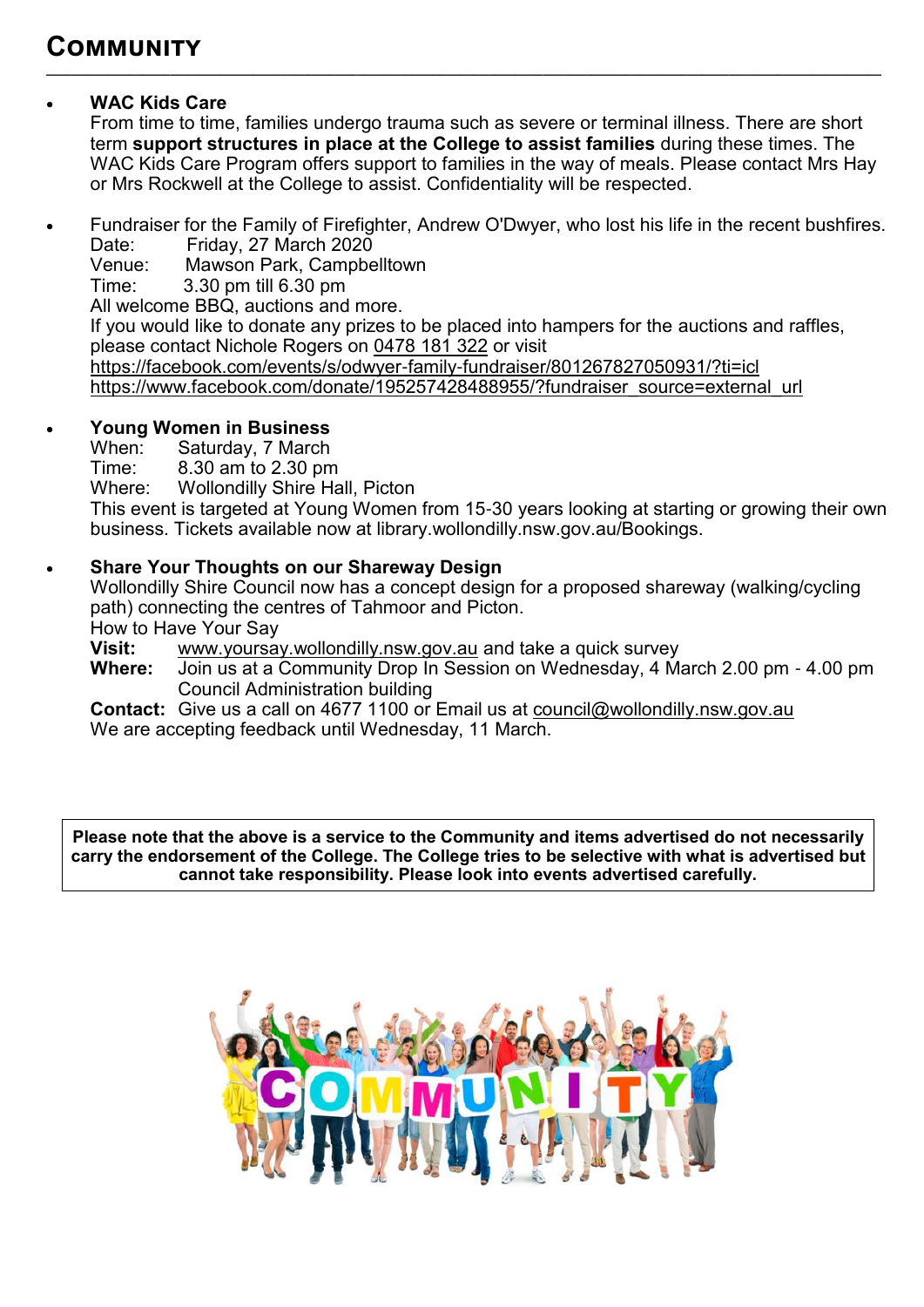



**Diamond Sponsor** Bradcorp

### **Double Gold**

Anytime Fitness Tahmoor Hume Building Simec Mining Stanton Dahl Architects

#### **Gold Sponsors**

Best Practice Commercial & Accounting Services Carpenter Partners Real Estate Glitz n Glamour Photography Hills Commercial Cleaning (QUEDOS) Ken Shafer Smash Repairs Kwik Kopy Macarthur Little Elves Childcare Little Elves OOSH Narellan Pools Nu-era Homes Oxley Butchery Taverner Landscapes Thornton Bros Roses

#### **Silver Sponsors** Casey's Toys Country Valley Ptd Ltd Eye Power Tahmoor Greenmantle Valley Pastured Eggs Lowes **Cornerstone** Mittagong Auto Tech Natural Services Pheasants Nest Produce Picton Tennis Association Pinnacle Tax & Accounting Tahmoor Garden Centre Wilton Dental and Cosmetics Centre

*Thank you to our Diamond, Double Gold, Gold and Silver Sponsors shown above. We also thank our Bronze Sponsors who will be advertised on the College website on the Sponsors' Page along with the above. If you would like to sponsor the College, please contact Mr Bill Norman (P&F President) or Mrs Deborah Cook in the College office.*

 $P \mathcal{E}$ F *…friendraising and fundraising*

**P&F Clothing Pool** 

NOW OPEN EVERY MORNING 7.45am to 8.30am !!

Thank you to all the volunteers who have made this possible.

**Monday** Jodie & Sharon<br> **Tuesdav** Janise & Barbar **Tuesday** Janise & Barbara **Wednesday** Alison & Claudia **Thursday** Janise & Melissa **Friday** Cristina & Stephanie

Happy to hear from anyone who would like be a volunteer, the more the merrier !! Call Melissa on 0415 402 013

Location Side windows of White Cottage - Opposite FLOWERS **Canteen** Payment Options EFTPOS or Cash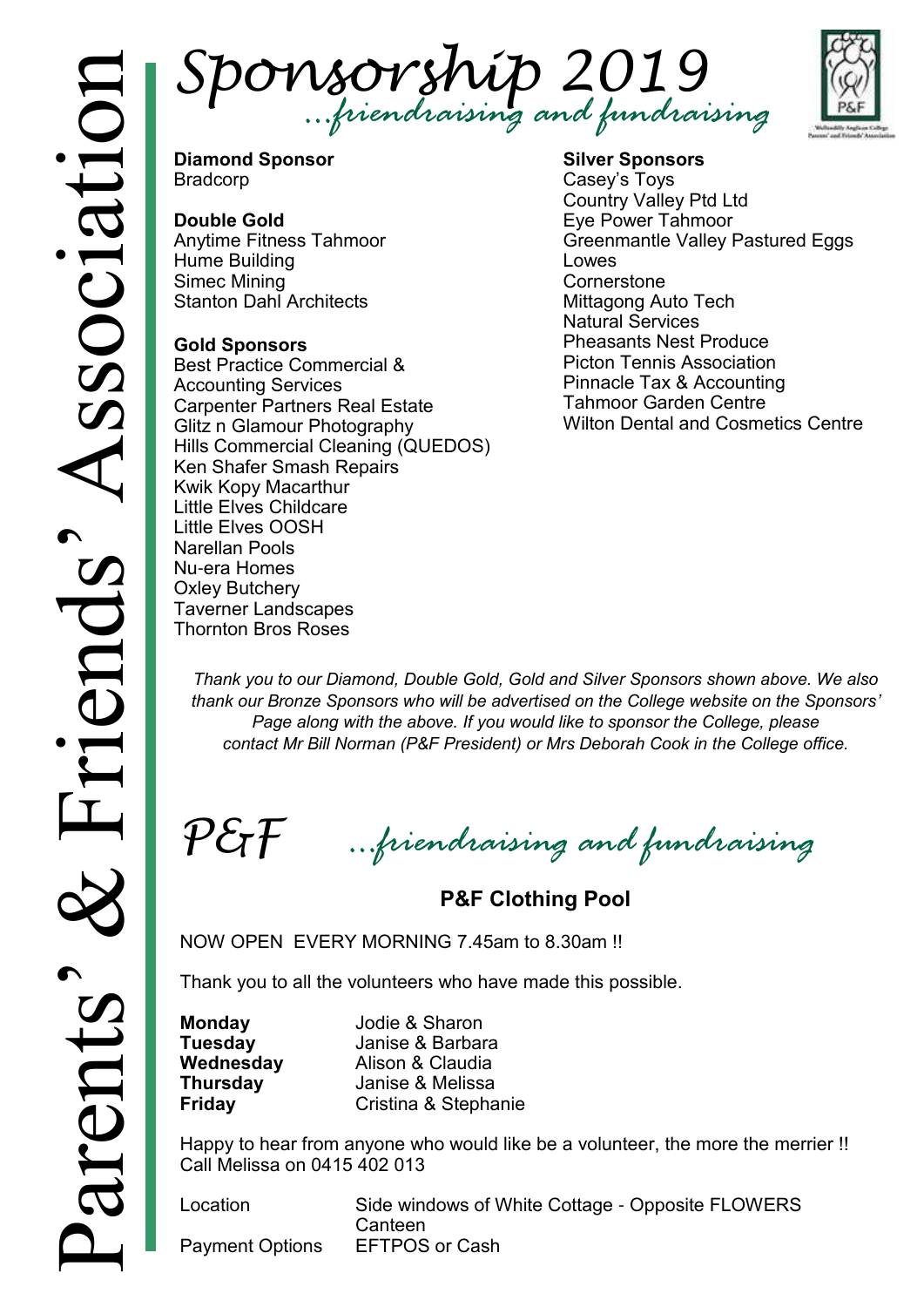

Next Meeting: Monthly Meeting, Wednesday, 1 April at 7.00 pm in Deakin Administration Building.

Thank you to everyone who attended our AGM. New Committtee members will be placed into next week's Waratah Weekly

## **Business Directory**

"Offering top of the range gym facility with 24/7 access to the people of the Wollondilly. Access to over 500 clubs Australia wide. Make healthy happen"





Little Elves OOSH caters for children from Kindy to Year 6 and is situated at Bargo Public School. We offer before and after school care for Bargo Public, Wollondilly Anglican College and Vacation Care for all children within this age range.

Country Valley is a family owned, local business processing award winning milk, yoghurt and cream sourced from their own farm and that of other local farmers.





EyePower Tahmoor an established proud family owned business for over 15 years. As an independent practice our aim is to provide high quality and exceptional services to all our patients. All our Optometrists have over 20 years experience.

Address: Shop 4, 111 Remembrance Drive, Tahmoor, NSW, 2573. Phone: 02 4683 1249

The Practice offers a range of accounting and advisory services to our clients from everyday Mums and Dads to Sole Traders, Partnerships, Trusts, Companies and



Commercial and **PRACTICE**: Accounting Services

Superannuation Funds. We provide quality accounting services to meet their specific needs.

Address: 8 Broughton Street, Camden NSW 2570 or 6 Picton Avenue, Picton Phone: 02 4655 9933 Fax: 02 4655 3055

## **Please support those businesses that support our children.**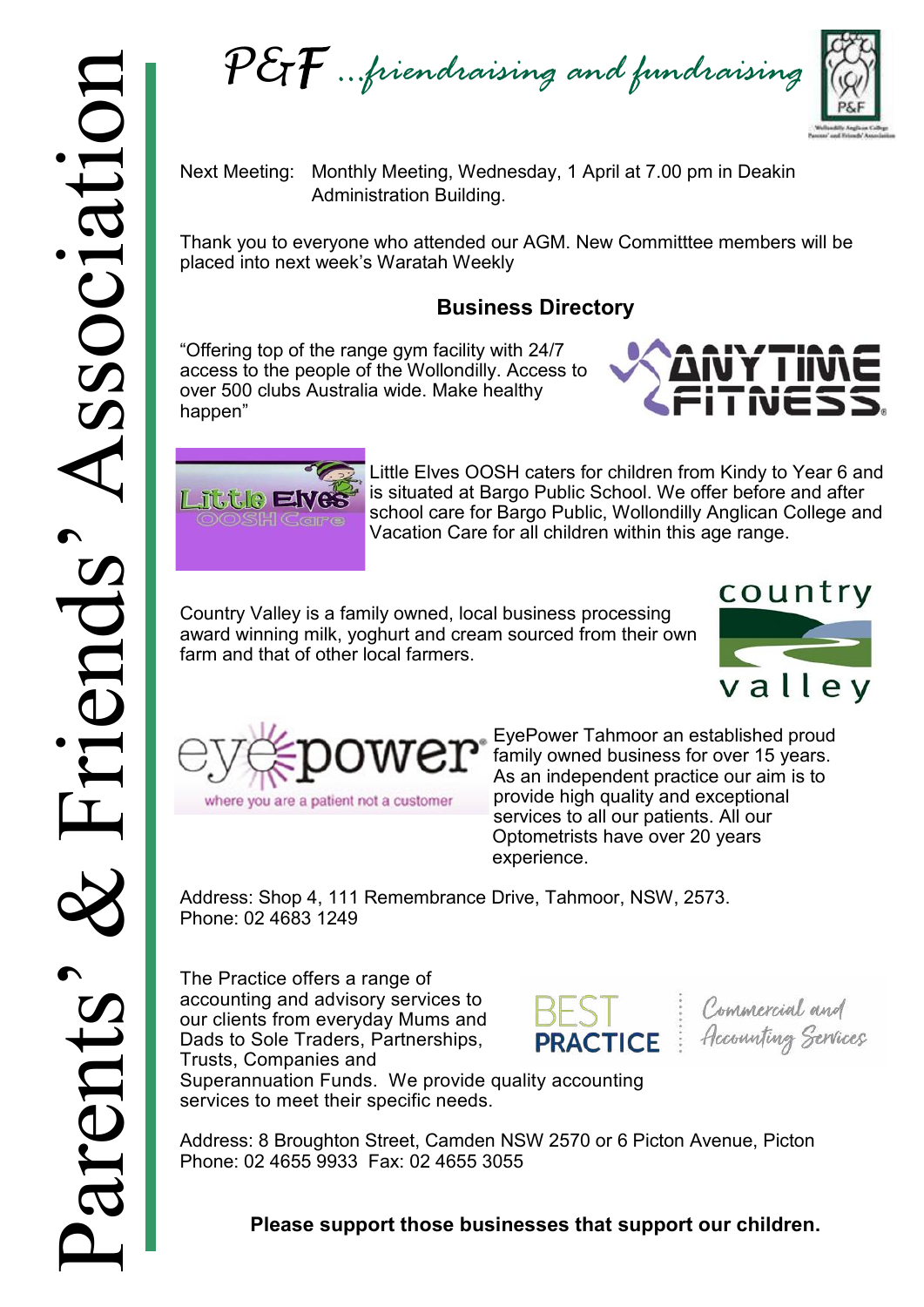## **Headmaster Happenings**

#### **March**

| <b>College Executive Meeting</b><br><b>Student enrolment Interviews 2021</b> |
|------------------------------------------------------------------------------|
| Macarthur Independent Schools Association Heads meeting at<br><b>WCCS</b>    |
| <b>Student Enrolment Interviews 2021</b><br><b>Meetings with Tenders</b>     |
| <b>Church Meeting</b>                                                        |
| <b>Student Enrolment Interviews 2021</b>                                     |
| Meeting with College Architect                                               |
| <b>Student Enrolment Interviews 2021</b>                                     |
| Meeting at St Pats. with MISA Heads re Constitution                          |
| <b>College Executive Meeting</b>                                             |
| <b>Student Enrolment Interviews 2021</b>                                     |
| (Evening) IPSSO Heads Meeting                                                |
| <b>Student Enrolment Interviews 2021</b>                                     |
| <b>World's Greatest Shave</b>                                                |
| Tigers v Dragons at WIN Stadium                                              |
|                                                                              |



## **Mittagong Anglican Church**

Contact: Youth and Children's Minister, Rochelle Fussell, 0439 455 005 or [rf@mittang.com.au.](mailto:rf@mittang.com.au) All leaders in our youth and children's programs have Working with Children Checks, and are trained in accordance with Safe Ministry Guidelines. All our groups run during school terms.

| Kids@MAC:              | Tuesdays for students in K-4. WAC students can catch the Berrima Zebra Bus<br>and be met at the church driveway by prior arrangement with us. Finishes at<br>5.00 pm. Costs \$3.00 per week or \$20.00 per Term. |
|------------------------|------------------------------------------------------------------------------------------------------------------------------------------------------------------------------------------------------------------|
| <b>Follow Primary:</b> | Fridays for students in Years 4-6.<br>5.00 pm - 6.30 pm then join us for dinner. Cost \$4.00 per week or \$30.00 per<br>Term.                                                                                    |
| Follow Youth:          | Fridays for students in Years 7-10.<br>7.00 pm - 9.00 pm or join us for dinner from 6.30 pm. Cost \$4.00 per week or<br>\$30.00 per Term.                                                                        |

## **Wollondilly Anglican Church**

Everybody is welcome to attend our Service on Sunday at 9.00 am.

We would love to see your family there.

PO Box 43, Bargo NSW 2574 Reverend Stephen Swanepoel

LEARNING - LOVING - LIVING